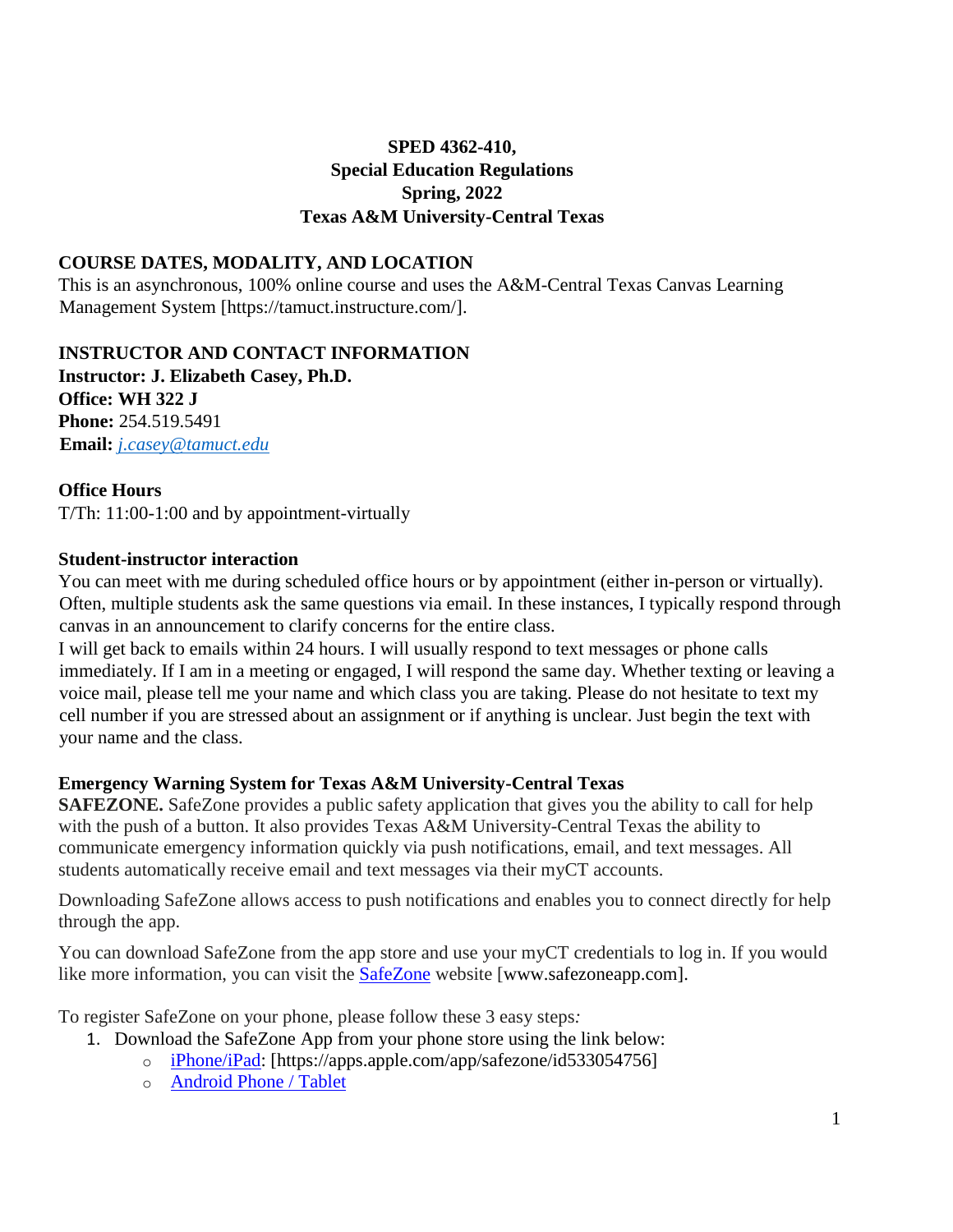[https://play.google.com/store/apps/details?id=com.criticalarc.safezoneapp]

- 2. Launch the app and enter your myCT email address (e.g. {name}@tamuct.edu)
- 3. Complete your profile and accept the terms of service

# **Course Information**

**Catalogue Course Description:** This course is designed to develop the capacity of preservice educators to plan, organize, deliver, and evaluate instruction for diverse learners through the effective use and integration of current technologies. The use of technology for ethical and professional communication with colleagues, community, and students is also addressed. 3 Credit Hours.

# **COURSE INFORMATION:**

**Catalog Description:** Laws and litigation that affect the education of students with disabilities are examined. Content includes procedures pertinent to teachers providing special education services such as federal and state regulations, IEPs, and the development of basic instructional plans.

**Course Objective:** The student will develop a basic understanding of the federal and state laws and requirements pertaining to students with disabilities and the procedures of the legal system.

## **Student Learning Outcomes:**

1. Explain their roles and responsibilities as professional educators in describing and complying with the mandates of federal and state laws supporting learners with disabilities.

2. Articulate their roles as advocates for the legal and educational rights of learners with disabilities.

3. Explain how local school district personnel should comply with the legal requirements as stipulated by IDEIA, Section 504, and ADA.

# **Required Reading:**

Yell, M. (2018). *The law and special education* (5<sup>th</sup> ed.) New York, NY: Pearson. ISBN-13: 978-0135175361 ISBN-10: 0135175364 4<sup>th</sup> edition should work as well.

# **COURSE REQUIREMENTS**

# **Quizzes (4@15 pts each)**

Five quizzes over chapter material. After completing a course module, attempt the quiz. You may refer to course materials. This will be a timed test. You will have 45 minutes. Questions include T/F, S/A, and M/C.

## **Discussion Boards (4@10 pts each)**

There will be four discussion boards on the topics below. You will review course materials in an assigned module and respond in the discussion board, analyzing the article and applying it to the theme of the discussion (8 pts). Respond to two peer posts (2 pts).

- 1. Free Appropriate Public Education (FAPE)
- 2. Least Restrictive Environment (LRE)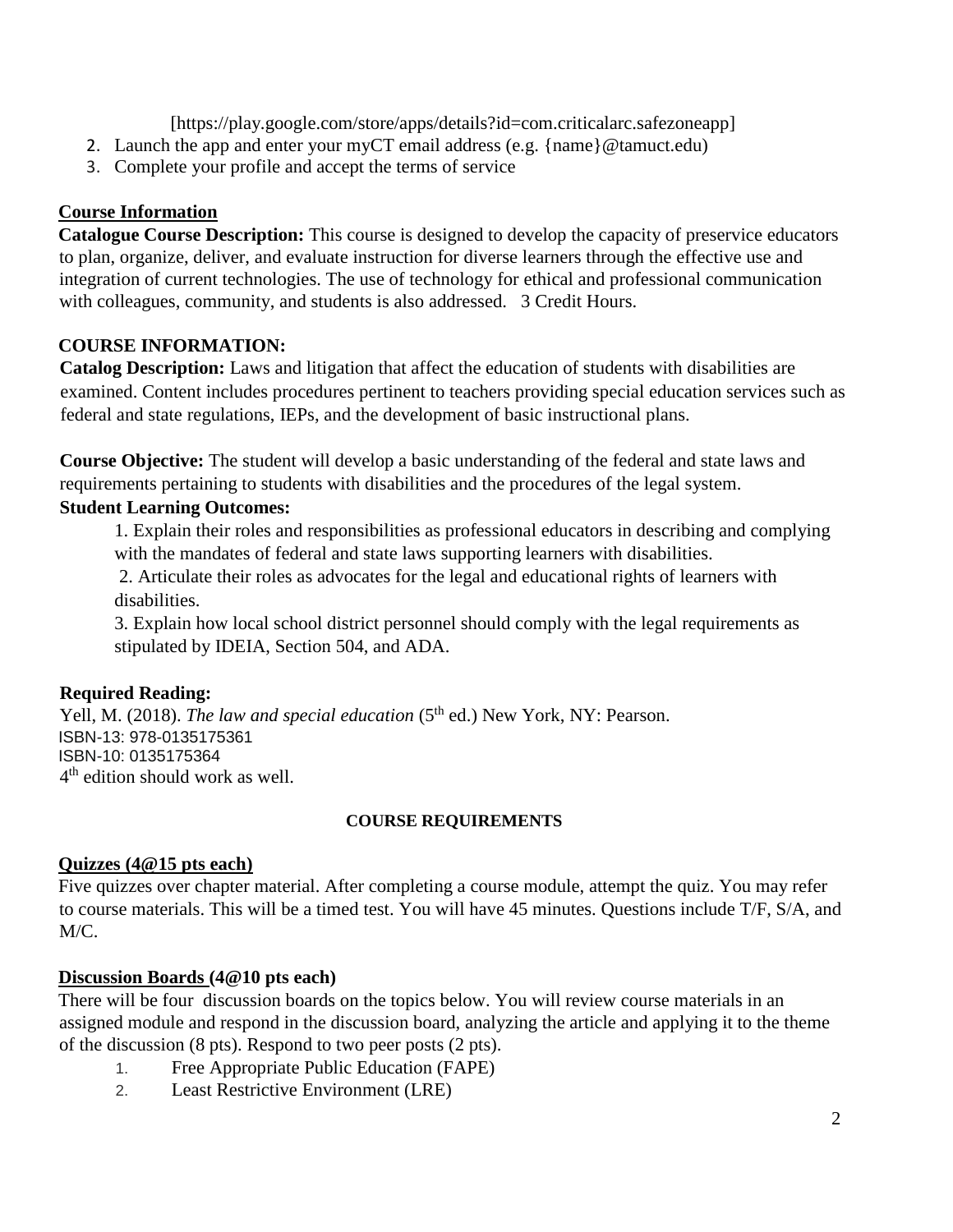- 3. Accommodations and Modifications
- 4. Zero Reject: Eligibility, Child Find, and Advocacy

## **Comparison/Contrast Paper: Rowley and Endrew (30 pts. total)**

Use the Information in the two court cases to identify how the definition of FAPE has changed. The paper should be a minimum of three pages in length and incorporate information from the two court cases. Use TNR 12 point font. Follow APA and cite. You do not need an abstract, but you should include a cover page.

See sample student APA paper here:

[https://owl.purdue.edu/owl/research\\_and\\_citation/apa\\_style/apa\\_formatting\\_and\\_style\\_guide/documents](https://owl.purdue.edu/owl/research_and_citation/apa_style/apa_formatting_and_style_guide/documents/APA%207%20Student%20Sample%20Paper.pdf) [/APA%207%20Student%20Sample%20Paper.pdf](https://owl.purdue.edu/owl/research_and_citation/apa_style/apa_formatting_and_style_guide/documents/APA%207%20Student%20Sample%20Paper.pdf)

Detailed instructions and rubrics on this paper can be found in course modules.

# **Major Court Cases and Rulings/Ramifications (70 pts):**

Create a chart that includes the following court cases. Identify the plaintiff and the opposing party, the reason the case went to court, the courts that the case went through, the ruling of each court, and the final ruling by the highest court to hear the case:

- 1. Diana vs State Board of Education, CA 70 RFT (N.D. Cal. 1970)
- 2. Irving Independent School District v. Amber Tatro 468 U.S. 883 (1984)
- 3. Honig v. Doe, 484 U.S. 305 (1988)
- 4. Timothy W. v. Rochester, New Hampshire, School District, 875 F.2d 954 (1st Cir. 1989)
- 5. Florence County School District Four v. Shannon Carter, 510 U.S. 7 (1993)
- 6. Cedar Rapids v. Garret F., 526 U.S. 66 (1999)
- 7. Forest Grove School District v. T.A., 557 U.S. 230 (2009)

## **Grading Criteria Rubric and Conversion**

| Discussion boards $(4@10$ points each) | 40  |
|----------------------------------------|-----|
| Quizzes $(4@15$ each)                  | 60  |
| <b>Paper: Rowley &amp; Endrew</b>      | 30  |
| <b>Major Court Cases and Rulings</b>   | 70  |
| <b>Total points</b>                    | 200 |

Student learning outcomes (SLOs) are listed above.

Rubrics for all assignments will be available in Canvas.

Grades for papers/written assignments will be assigned based on student's work and grade will align with rubric guidelines.

### **COURSE OUTLINE AND CALENDAR Complete Course Calendar**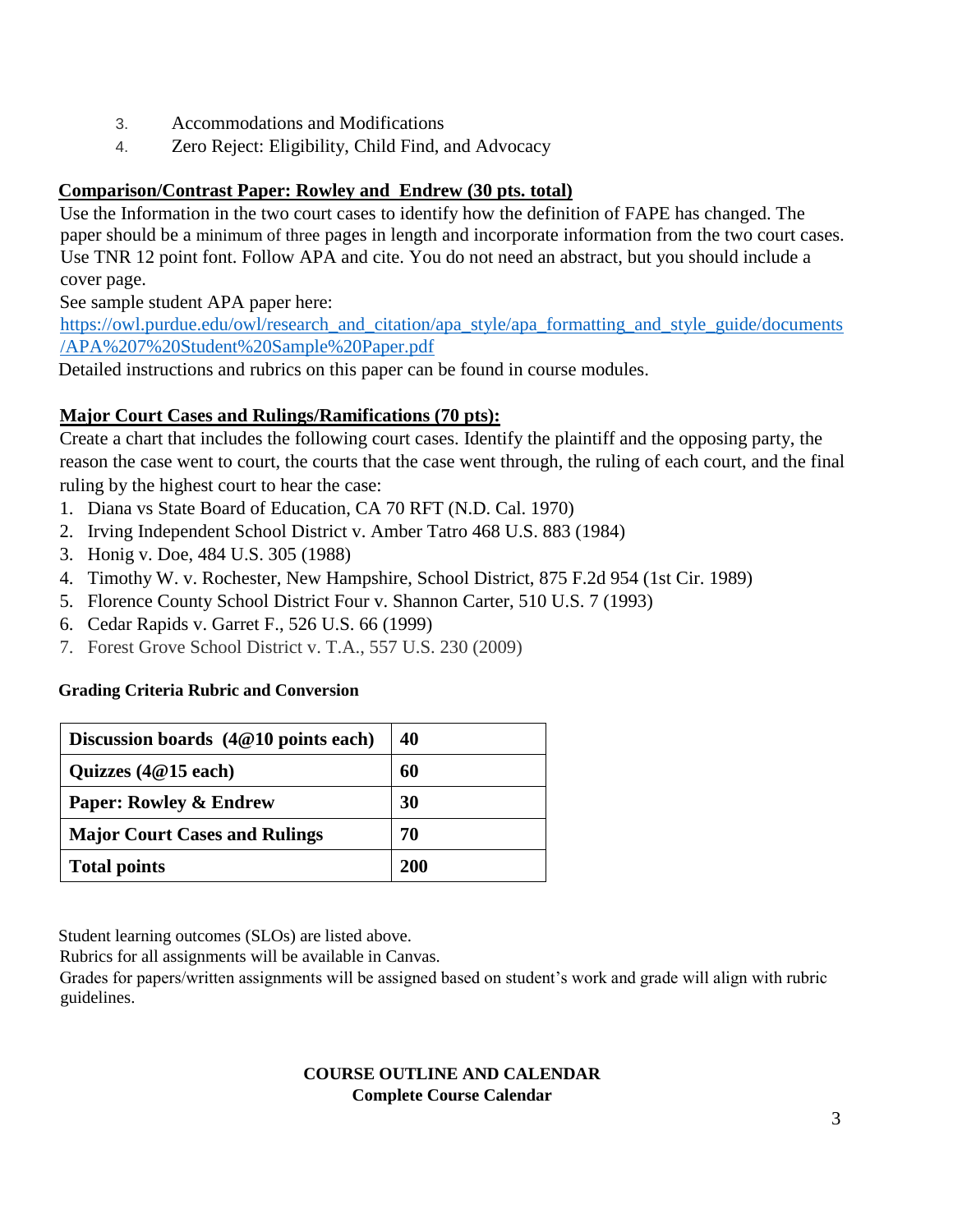**\*\*\*The instructor reserves the right to modify assignments and due dates to enhance student learning outcomes. Assignments may be altered/modified/changed, but no additional assignments will be added.** 

| Date     | Topics                                                                                                                                                       | <b>Assessments Due</b>                                                                                             |
|----------|--------------------------------------------------------------------------------------------------------------------------------------------------------------|--------------------------------------------------------------------------------------------------------------------|
| Module 1 | The History of the Law and Children with<br><b>Disabilities</b>                                                                                              | Discussion 1 due $1/28 \text{ } \textcircled{e}$ 11:59 pm.<br>Quiz 1 due $1/30 \text{ } \textcircled{e}$ 11:59 pm. |
| Module 2 | IDEA and 504                                                                                                                                                 | Discussion 2 due $2/11@11:59m$ .<br>Quiz 2 due on 2/6 @ 11:59.                                                     |
| Module 3 | Important Principles of IDEA, ADA, and<br><b>ESEA</b>                                                                                                        | Discussion 3 due $2/22@11:59$ pm.<br>Quiz 3 due on 2/20 @ 11:59 pm.                                                |
| Module 4 | LRE and IEP                                                                                                                                                  | Discussion 4 due $3/3@11:59$ pm.<br>Quiz 4 due on $3/6$ @ 11:59 pm.                                                |
| Module 5 | Disciplining students with Exceptionalities<br>Other issued: Bullying, Response to<br>Intervention, Educational Records, and<br><b>Liability for Student</b> | Paper due 3/6 @ 11:59 pm.<br>Court case chart due $3/8$ @ 11:59 pm.                                                |

#### **Posting of Grades**

All assignments will be graded, and grades posted, in a timely manner, typically within one to three days of due date. Longer assignments, such as the papers and projects, will be graded and grades posted in approximately three to five to seven days; this will vary depending on class size.

#### **Grading Policies:**

Late work will be accepted. Contact Dr. Casey if you fall behind so that arrangements can be made. Points may be deducted based on circumstances.

#### **Important University Dates**

*[Copy important university dates from the current Academic Calendar, or share the link: https://www.tamuct.edu/registrar/academic-calendar.html]*

## **TECHNOLOGY REQUIREMENTS AND SUPPORT**

#### **Technology Requirements**

This course will use the A&M-Central Texas Instructure Canvas learning management system. **We strongly recommend the latest versions of Chrome or Firefox browsers. Canvas no longer supports any version of Internet Explorer.**

Logon to A&M-Central Texas Canvas [https://tamuct.instructure.com/] or access Canvas through the TAMUCT Online link in myCT [https://tamuct.onecampus.com/]. You will log in through our Microsoft portal.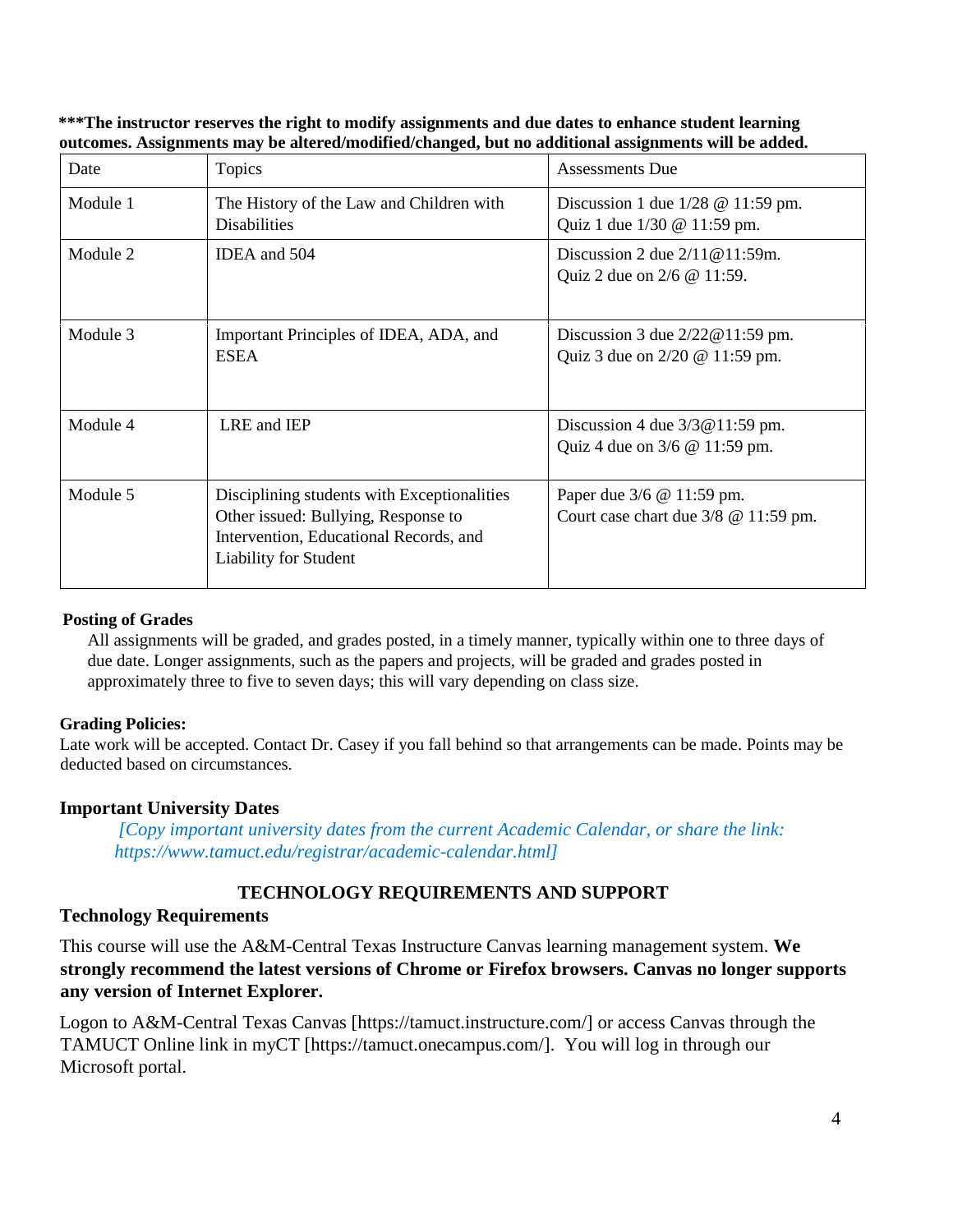Username: Your MyCT email address. Password: Your MyCT password

## **Canvas Support**

Use the Canvas Help link, located at the bottom of the left-hand menu, for issues with Canvas. You can select "Chat with Canvas Support," submit a support request through "Report a Problem," or call the Canvas support line: 1-844-757-0953.

For issues related to course content and requirements, contact your instructor.

## **Online Proctored Testing**

A&M-Central Texas uses Proctorio for online identity verification and proctored testing. This service is provided at no direct cost to students. If the course requires identity verification or proctored testing, the technology requirements are: Any computer meeting the minimum computing requirements, plus web camera, speaker, and microphone (or headset). Proctorio also requires the Chrome web browser with their custom plug in.

## **Other Technology Support**

For log-in problems, students should contact Help Desk Central, 24 hours a day, 7 days a week

Email: [helpdesk@tamu.edu](mailto:helpdesk@tamu.edu) Phone: (254) 519-5466 [Web Chat:](http://hdc.tamu.edu/) [http://hdc.tamu.edu] *Please let the support technician know you are an A&M-Central Texas student.*

# **UNIVERSITY RESOURCES, PROCEDURES, AND GUIDELINES**

# **Drop Policy**

If you discover that you need to drop this class, you must complete the [Drop Request](https://dynamicforms.ngwebsolutions.com/casAuthentication.ashx?InstID=eaed95b9-f2be-45f3-a37d-46928168bc10&targetUrl=https%3A%2F%2Fdynamicforms.ngwebsolutions.com%2FSubmit%2FForm%2FStart%2F53b8369e-0502-4f36-be43-f02a4202f612) Dynamic Form through Warrior Web.

[https://dynamicforms.ngwebsolutions.com/casAuthentication.ashx?InstID=eaed95b9-f2be-45f3-a37d-46928168bc10&targetUrl=https%3A%2F%2Fdynamicforms.ngwebsolutions.com%2FSubmit%2FForm %2FStart%2F53b8369e-0502-4f36-be43-f02a4202f612].

Faculty cannot drop students; this is always the responsibility of the student. The Registrar's Office will provide a deadline on the Academic Calendar for which the form must be completed. Once you submit the completed form to the Registrar's Office, you must go into Warrior Web and confirm that you are no longer enrolled. If you still show as enrolled, FOLLOW-UP with the Registrar's Office immediately. You are to attend class until the procedure is complete to avoid penalty for absence. Should you miss the drop deadline or fail to follow the procedure, you will receive an F in the course, which may affect your financial aid and/or VA educational benefits.

## **Academic Integrity**

Texas A&M University-Central Texas values the integrity of the academic enterprise and strives for the highest standards of academic conduct. A&M-Central Texas expects its students, faculty, and staff to support the adherence to high standards of personal and scholarly conduct to preserve the honor and integrity of the creative community. Any deviation by students from this expectation may result in a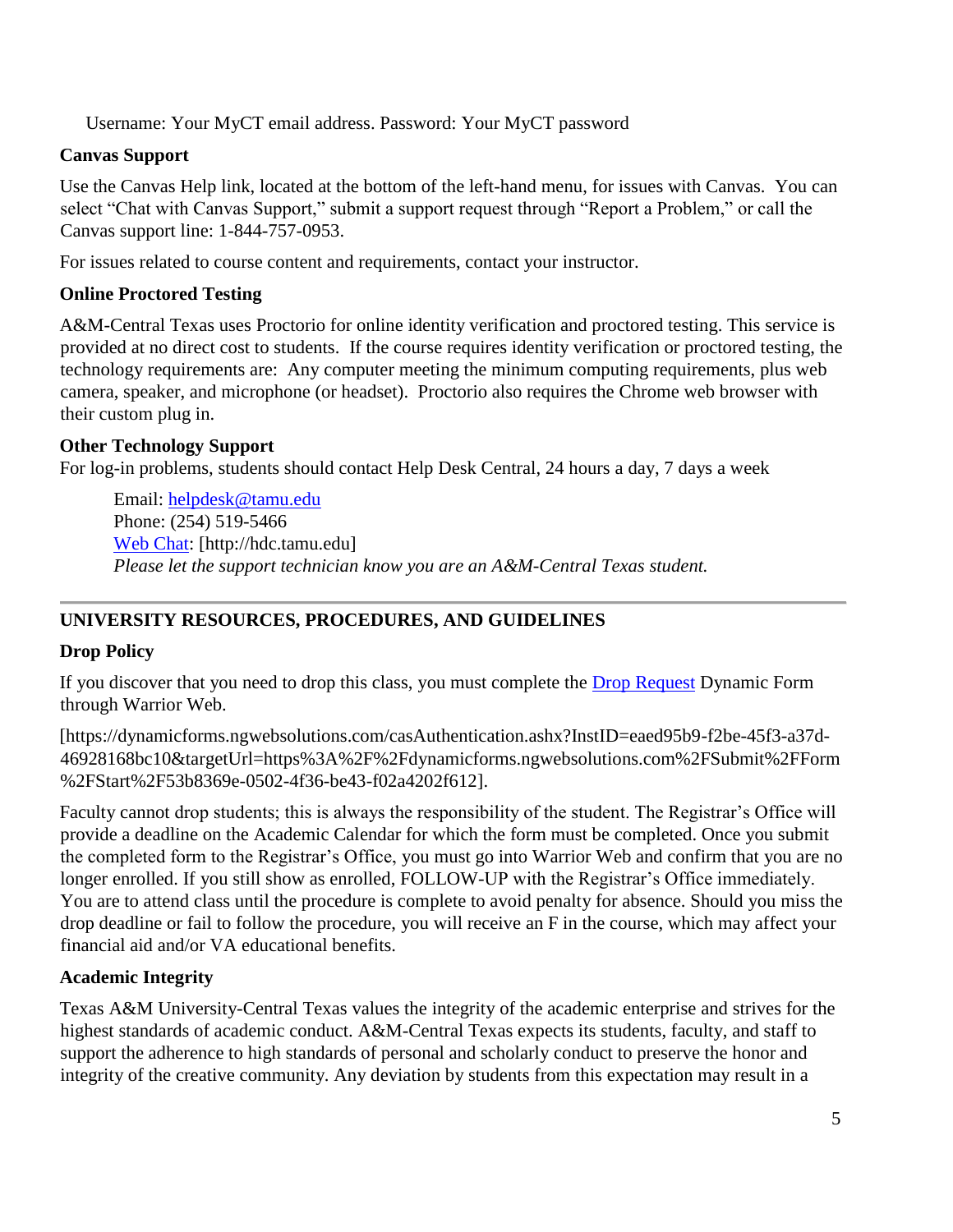failing grade for the assignment and potentially a failing grade for the course. All academic misconduct concerns will be referred to the Office of Student Conduct. When in doubt on collaboration, citation, or any issue, please contact your instructor before taking a course of action.

For more [information](https://nam04.safelinks.protection.outlook.com/?url=https%3A%2F%2Fwww.tamuct.edu%2Fstudent-affairs%2Fstudent-conduct.html&data=04%7C01%7Clisa.bunkowski%40tamuct.edu%7Ccfb6e486f24745f53e1a08d910055cb2%7C9eed4e3000f744849ff193ad8005acec%7C0%7C0%7C637558437485252160%7CUnknown%7CTWFpbGZsb3d8eyJWIjoiMC4wLjAwMDAiLCJQIjoiV2luMzIiLCJBTiI6Ik1haWwiLCJXVCI6Mn0%3D%7C1000&sdata=yjftDEVHvLX%2FhM%2FcFU0B99krV1RgEWR%2BJ%2BhvtoR6TYk%3D&reserved=0) regarding the Student Conduct process, [https://www.tamuct.edu/studentaffairs/student-conduct.html].

If you know of potential honor violations by other students, you may [submit](https://nam04.safelinks.protection.outlook.com/?url=https%3A%2F%2Fcm.maxient.com%2Freportingform.php%3FTAMUCentralTexas%26layout_id%3D0&data=04%7C01%7Clisa.bunkowski%40tamuct.edu%7Ccfb6e486f24745f53e1a08d910055cb2%7C9eed4e3000f744849ff193ad8005acec%7C0%7C0%7C637558437485262157%7CUnknown%7CTWFpbGZsb3d8eyJWIjoiMC4wLjAwMDAiLCJQIjoiV2luMzIiLCJBTiI6Ik1haWwiLCJXVCI6Mn0%3D%7C1000&sdata=CXGkOa6uPDPX1IMZ87z3aZDq2n91xfHKu4MMS43Ejjk%3D&reserved=0) a report, [https://cm.maxient.com/reportingform.php?TAMUCentralTexas&layout\_id=0].

# **Academic Accommodations**

At Texas A&M University-Central Texas, we value an inclusive learning environment where every student has an equal chance to succeed and has the right to a barrier-free education. The Warrior Center for Student Success, Equity and Inclusion is responsible for ensuring that students with a disability receive equal access to the university's programs, services and activities. If you believe you have a disability requiring reasonable accommodations, please contact the Office of Access and Inclusion, WH-212; or call (254) 501-5836. Any information you provide is private and confidential and will be treated as such.

For more information, please visit our Access  $\&$  Inclusion Canvas page (log-in required) [https://tamuct.instructure.com/courses/717]

# **Important information for Pregnant and/or Parenting Students**

Texas A&M University-Central Texas supports students who are pregnant and/or parenting. In accordance with requirements of Title IX and related guidance from US Department of Education's Office of Civil Rights, the Dean of Student Affairs' Office can assist students who are pregnant and/or parenting in seeking accommodations related to pregnancy and/or parenting. Students should seek out assistance as early in the pregnancy as possible. For more information, please visit [Student Affairs](https://www.tamuct.edu/student-affairs/pregnant-and-parenting-students.html) [https://www.tamuct.edu/student-affairs/pregnant-and-parenting-students.html]. Students may also contact the institution's Title IX Coordinator. If you would like to read more about these requirements [and guidelines](http://www2.ed.gov/about/offices/list/ocr/docs/pregnancy.pdf) online, please visit the website

[http://www2.ed.gov/about/offices/list/ocr/docs/pregnancy.pdf].

Title IX of the Education Amendments Act of 1972 prohibits discrimination on the basis of sex and gender–including pregnancy, parenting, and all related conditions. A&M-Central Texas is able to provide flexible and individualized reasonable accommodation to pregnant and parenting students. All pregnant and parenting students should contact the Associate Dean in the Division of Student Affairs at (254) 501-5909 to seek out assistance. Students may also contact the University's Title IX Coordinator.

# **Tutoring**

Tutoring is available to all A&M-Central Texas students, both virtually and in-person. Student success coaching is available online upon request.

If you have a question, are interested in becoming a tutor, or in need of success coaching contact the Warrior Center for Student Success, Equity and Inclusion at (254) 501-5836, visit the Warrior Center at 212 Warrior Hall, or by emailing [WarriorCenter@tamuct.edu.](mailto:WarriorCenter@tamuct.edu)

To schedule tutoring sessions and view tutor availability, please visit Tutor [Matching](https://tutormatchingservice.com/TAMUCT)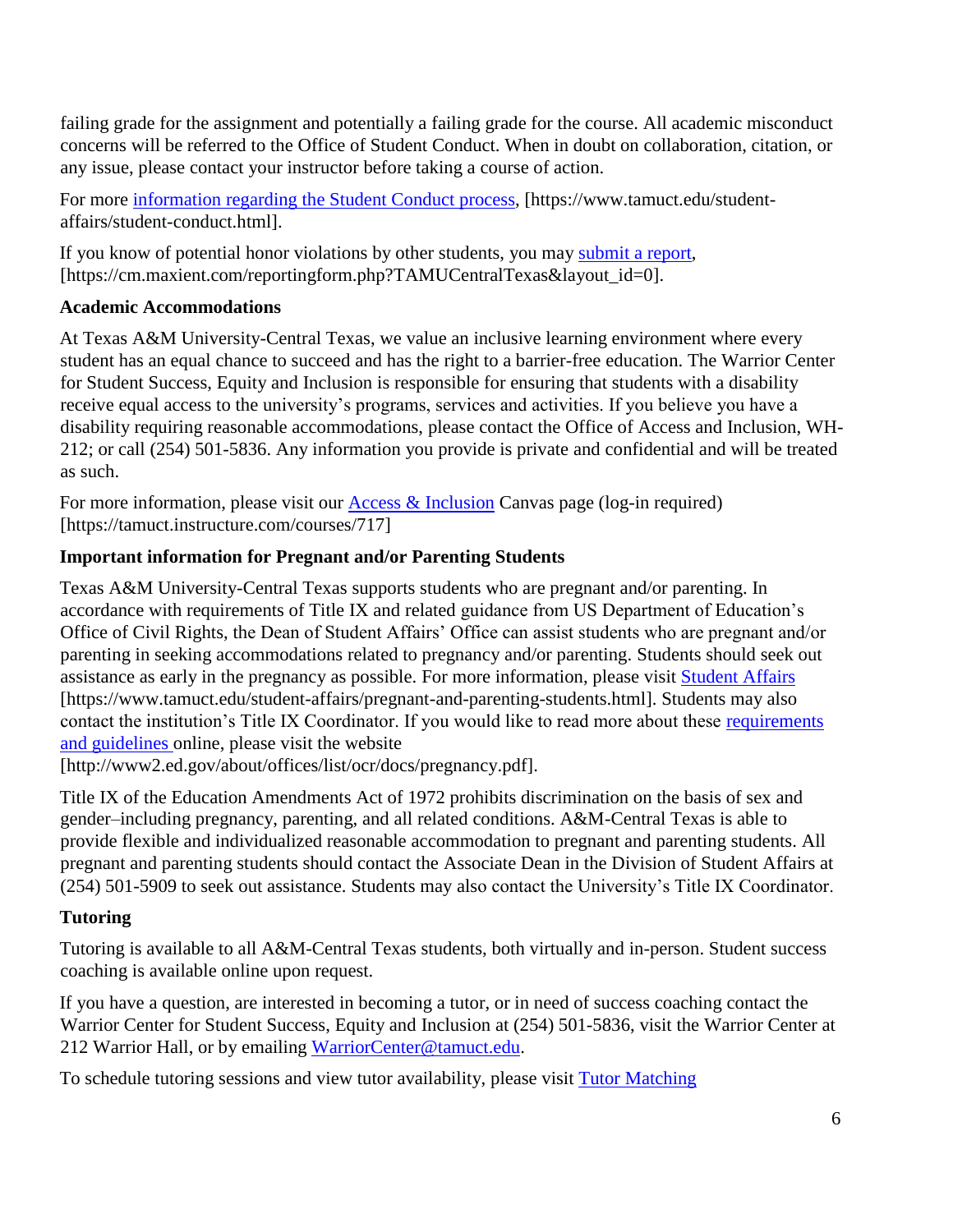[Services](https://tutormatchingservice.com/TAMUCT) [https://tutormatchingservice.com/TAMUCT] or visit the Tutoring Center in 111 Warrior Hall.

Chat live with a remote tutor 24/7 for almost any subject from on your computer! Tutor.com is an online tutoring platform that enables A&M-Central Texas students to log in and receive online tutoring support at no additional cost. This tool provides tutoring in over 40 subject areas except writing support. Access Tutor.com through Canvas.

# **University Writing Center**

University Writing Center: Located in Warrior Hall 416, the University Writing Center (UWC) at Texas A&M University–Central Texas (A&M–Central Texas) is a free service open to all A&M–Central Texas students. For the Spring 2022 semester, the hours of operation are from 10:00 a.m.-5:00 p.m. Monday thru Thursday in Warrior Hall 416 (with online tutoring available every hour as well) with satellite hours available online only Monday thru Thursday from 6:00-9:00 p.m. and Saturday 12:00-3:00 p.m.

Tutors are prepared to help writers of all levels and abilities at any stage of the writing process. While tutors will not write, edit, or grade papers, they will assist students in developing more effective composing practices. By providing a practice audience for students' ideas and writing, our tutors highlight the ways in which they read and interpret students' texts, offering guidance and support throughout the various stages of the writing process. In addition, students may work independently in the UWC by checking out a laptop that runs the Microsoft Office suite and connects to WIFI, or by consulting our resources on writing, including all of the relevant style guides. Whether you need help brainstorming ideas, organizing an essay, proofreading, understanding proper citation practices, or just want a quiet place to work, the UWC is here to help!

Students may arrange a one-to-one session with a trained and experienced writing tutor by making an appointment via [WCOnline](https://tamuct.mywconline.com/) [https://tamuct.mywconline.com/]. In addition, you can email Dr. Bruce Bowles Jr. at bruce.bowles@tamuct.edu if you have any questions about the UWC, need any assistance with scheduling, or would like to schedule a recurring appointment with your favorite tutor by making an appointment via [WCOnline](https://tamuct.mywconline.com/) [https://tamuct.mywconline.com/]. In addition, you can email Dr. Bruce Bowles Jr. at bruce.bowles@tamuct.edu if you have any questions about the UWC, need any assistance with scheduling, or would like to schedule a recurring appointment with your favorite tutor.

# **University Library**

The University Library provides many services in support of research across campus and at a distance. We offer over 200 electronic databases containing approximately 400,000 eBooks and 82,000 journals, in addition to the 96,000 items in our print collection, which can be mailed to students who live more than 50 miles from campus. Research guides for each subject taught at A&M-Central Texas are available through our website to help students navigate these resources. On campus, the library offers technology including cameras, laptops, microphones, webcams, and digital sound recorders.

Research assistance from a librarian is also available 24 hours a day through our online chat service, and at the reference desk when the library is open. Research sessions can be scheduled for more comprehensive assistance, and may take place virtually through WebEx, Microsoft Teams or in-person at the library. Schedule an [appointment](https://nam04.safelinks.protection.outlook.com/?url=https%3A%2F%2Ftamuct.libcal.com%2Fappointments%2F%3Fg%3D6956&data=04%7C01%7Clisa.bunkowski%40tamuct.edu%7Cde2c07d9f5804f09518008d9ab7ba6ff%7C9eed4e3000f744849ff193ad8005acec%7C0%7C0%7C637729369835011558%7CUnknown%7CTWFpbGZsb3d8eyJWIjoiMC4wLjAwMDAiLCJQIjoiV2luMzIiLCJBTiI6Ik1haWwiLCJXVCI6Mn0%3D%7C3000&sdata=KhtjgRSAw9aq%2FoBsB6wyu8b7PSuGN5EGPypzr3Ty2No%3D&reserved=0)

[here](https://nam04.safelinks.protection.outlook.com/?url=https%3A%2F%2Ftamuct.libcal.com%2Fappointments%2F%3Fg%3D6956&data=04%7C01%7Clisa.bunkowski%40tamuct.edu%7Cde2c07d9f5804f09518008d9ab7ba6ff%7C9eed4e3000f744849ff193ad8005acec%7C0%7C0%7C637729369835011558%7CUnknown%7CTWFpbGZsb3d8eyJWIjoiMC4wLjAwMDAiLCJQIjoiV2luMzIiLCJBTiI6Ik1haWwiLCJXVCI6Mn0%3D%7C3000&sdata=KhtjgRSAw9aq%2FoBsB6wyu8b7PSuGN5EGPypzr3Ty2No%3D&reserved=0) [https://tamuct.libcal.com/appointments/?g=6956]. Assistance may cover many topics, including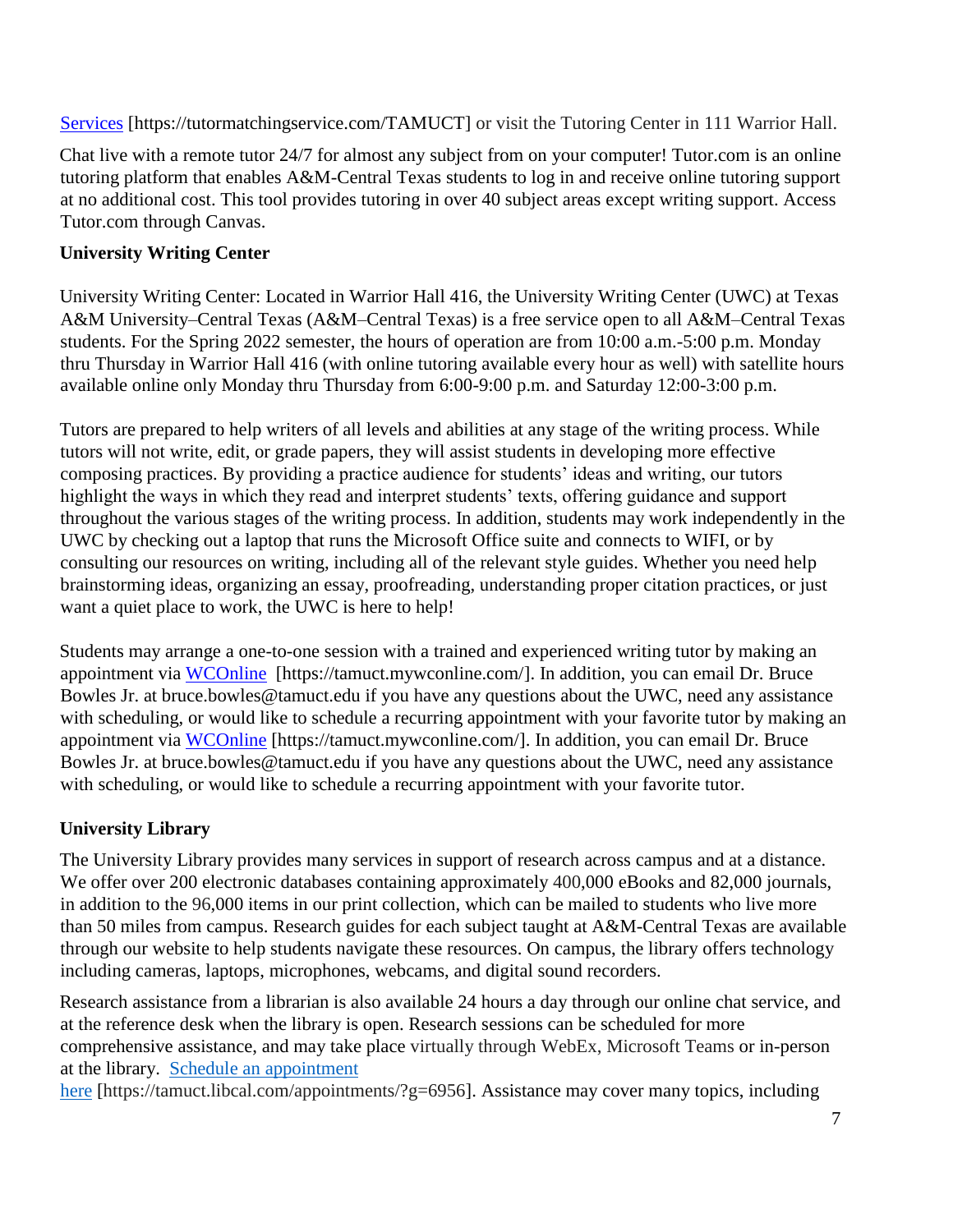how to find articles in peer-reviewed journals, how to cite resources, and how to piece together research for written assignments.

Our 27,000-square-foot facility on the A&M-Central Texas main campus includes student lounges, private study rooms, group work spaces, computer labs, family areas suitable for all ages, and many other features. Services such as interlibrary loan, TexShare, binding, and laminating are available. The library frequently offers workshops, tours, readings, and other events. For more information, please visit our Library [website](https://nam04.safelinks.protection.outlook.com/?url=https%3A%2F%2Ftamuct.libguides.com%2Findex&data=04%7C01%7Clisa.bunkowski%40tamuct.edu%7C7d8489e8839a4915335f08d916f067f2%7C9eed4e3000f744849ff193ad8005acec%7C0%7C0%7C637566044056484222%7CUnknown%7CTWFpbGZsb3d8eyJWIjoiMC4wLjAwMDAiLCJQIjoiV2luMzIiLCJBTiI6Ik1haWwiLCJXVCI6Mn0%3D%7C1000&sdata=2R755V6rcIyedGrd4Os5rkgn1PvhHKU3kUV1vBKiHFo%3D&reserved=0)

[http://tamuct.libguides.com/index].

# **OPTIONAL POLICY STATEMENTS**

## **A Note about Sexual Violence at A&M-Central Texas**

Sexual violence is a serious safety, social justice, and public health issue. The university offers support for anyone struggling with these issues. University faculty are mandated reporters, so if someone discloses that they were sexually assaulted (or a victim of Domestic/Dating Violence or Stalking) while a student at TAMUCT, faculty members are required to inform the Title IX Office. If you want to discuss any of these issues confidentially, you can do so through Student Wellness and Counseling (254-501- 5955) located on the second floor of Warrior Hall (207L).

Sexual violence can occur on our campus because predators often feel emboldened, and victims often feel silenced or shamed. It is incumbent on ALL of us to find ways to actively create environments that tell predators we don't agree with their behaviors and tell survivors we will support them. Your actions matter. Don't be a bystander; be an agent of change. For additional information on campus policy and resources visit the [Title IX webpage](https://www.tamuct.edu/compliance/titleix.html) [\[https://www.tamuct.edu/compliance/titleix.html\]](https://www.tamuct.edu/compliance/titleix.html).

## **Behavioral Intervention**

Texas A&M University-Central Texas cares about the safety, health, and well-being of its students, faculty, staff, and community. If you are aware of individuals for whom you have a concern, please make a referral to the Behavioral Intervention Team. Referring your concern shows you care. You can complete the [referral](https://cm.maxient.com/reportingform.php?TAMUCentralTexas&layout_id=2) online

[https://cm.maxient.com/reportingform.php?TAMUCentralTexas&layout\_id=2].

Anonymous referrals are accepted. Please see the **Behavioral Intervention Team** website for more information [https://www.tamuct.edu/bit]. If a person's behavior poses an imminent threat to you or another, contact 911 or A&M-Central Texas University Police at 254-501-5805.

# **OTHER POLICIES**

# **INSTRUCTOR Late POLICIES**

*Late work will be accepted. Contact Dr. Casey if you fall behind so that arrangements can be made. Points may be deducted based on circumstances.*

# **Copyright Notice**

Students should assume that all course material is copyrighted by the respective author(s). Reproduction of course material is prohibited without consent by the author and/or course instructor. Violation of